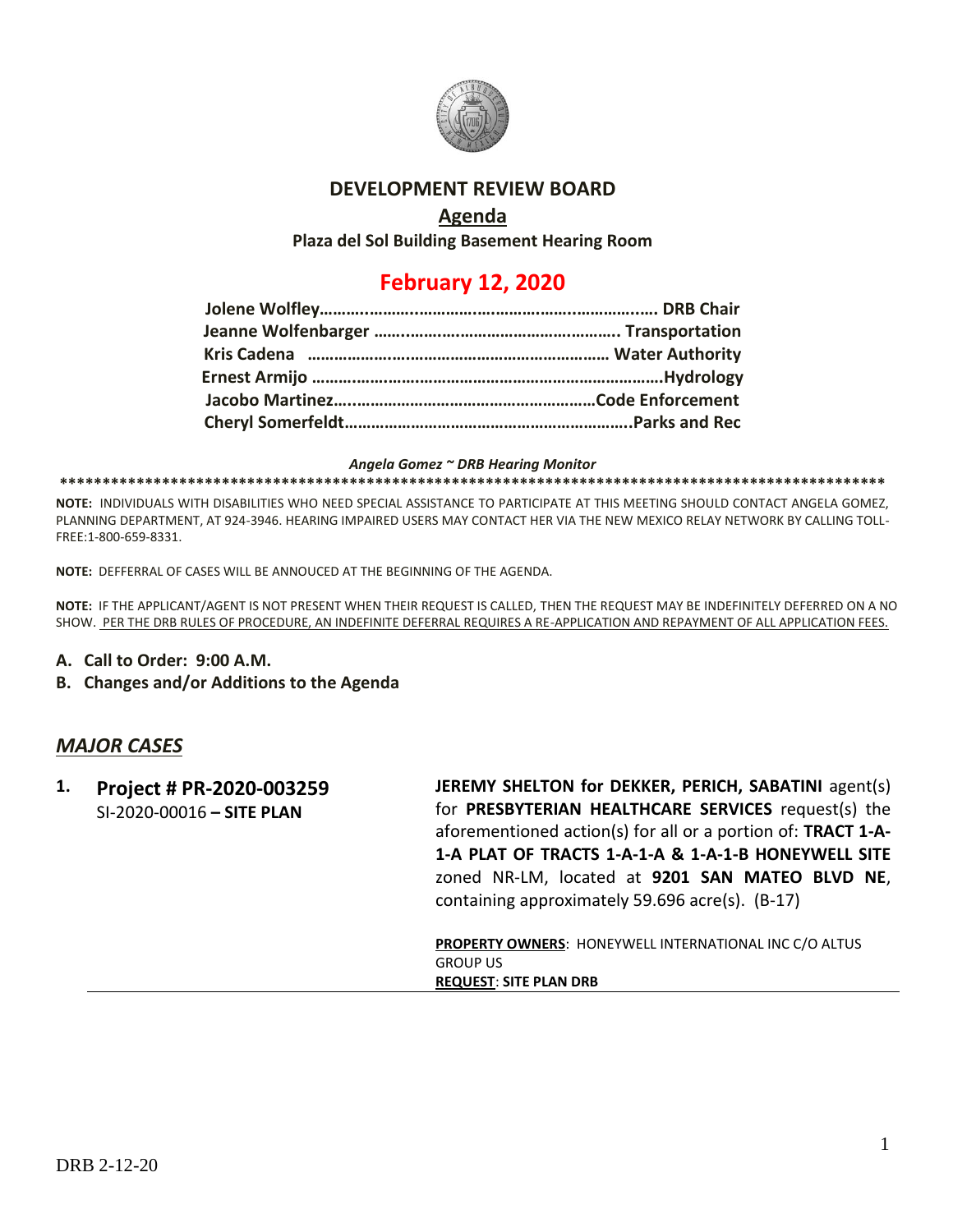| 2. | Project # PR-2018-001326<br>SD-2020-00016 - TEMPORARY DEFERRAL OF<br><b>SIDEWALK CONSTRUCTION</b><br>SD-2020-00003 - 2 YEAR EXTENSION OF THE<br><b>INFRASTRUCTURE IMPROVEMENTS</b><br><b>AGREEMENT</b> | MARK GOODWIN & ASSOCIATES, PA agent(s) for EASTSIDE<br><b>DEVELOPMENT INC.</b> request(s) the aforementioned<br>action(s) for all or a portion of: TR A JUAN TABO HILLS<br>WEST & TRACT 1-A-1 JUAN TABO HILLS UNIT 2, zoned PD<br>& NR-PO-C, located along JUAN TABO HILLS BOULEVARD<br>between ROCKY TOP DR and the BERNALILLO COUNTY<br>LINE and containing approximately 98.4699 acre(s). (M-21)<br>PROPERTY OWNERS: EASTSIDE DEVELOPMENT INC & CITY OF<br>ALBUQUERQUE<br>REQUEST: 2 YEAR IIA, SIDEWALK DEFERRAL |
|----|--------------------------------------------------------------------------------------------------------------------------------------------------------------------------------------------------------|---------------------------------------------------------------------------------------------------------------------------------------------------------------------------------------------------------------------------------------------------------------------------------------------------------------------------------------------------------------------------------------------------------------------------------------------------------------------------------------------------------------------|
| 3. | Project # PR-2019-002333<br>(1003918)<br>SI-2019-00420 - SITE PLAN                                                                                                                                     | <b>DON BRIGGS PE, CFM agent(s) for JOHN LOWE request(s)</b><br>the aforementioned action(s) for all or a portion of: Lots<br>10A, 11A, 11B, and 12A, UNIT 1 PARADISE HILLS zoned<br>MX-L, located at 5520, 5516, 5512 BUGLO NW between<br>BASHA ST NW and SIERRA MORENA ST NW, containing<br>approximately 2.5187 acre(s). (B-11) [Deferred from 1/8/20,<br>2/5/20                                                                                                                                                  |
|    |                                                                                                                                                                                                        | PROPERTY OWNERS: BUGLO PROPERTIES LLC<br>REQUEST: SITE PLAN AND INFRASTRUCTURE LIST<br>This request is deferred to the meeting of February 26, 2020.                                                                                                                                                                                                                                                                                                                                                                |
| 4. | Project # PR-2019-002454<br>(AKA: PR-2019-003125)<br>SD-2019-00215 - PRELIMINARY/FINAL<br><b>PLAT</b>                                                                                                  | TIMOTHY SOLINSKY<br>request(s) the aforementioned<br>action(s) for all or a portion of: TRACTS A-1 A-2, zoned MX-<br>FB-UD, located at 415 TIJERAS AVE, containing<br>approximately 2.0314 acre(s). (J-14)[Deferred from 12/11/19,<br>1/15/20, 1/22/20, 1/29/20                                                                                                                                                                                                                                                     |
|    |                                                                                                                                                                                                        | <b>PROPERTY OWNERS: BERNALILLO COUNTY</b><br>REQUEST: CONSOLIDATE 21 LOTS INTO 2/ GRANT EASEMENTS                                                                                                                                                                                                                                                                                                                                                                                                                   |
| 5. | Project # PR-2019-003199<br>SI-2019-00424 - SITE PLAN                                                                                                                                                  | <b>CLARK CONSULTING ENGINEERS agent(s) for ABQ AIRPORT</b><br>LODGING, LLC request(s) the aforementioned action(s) for<br>all or a portion of: LOT 3A-2A, BLOCK 1, SUNPORT PARK,<br>zoned NR-BP, located at 3021 FLIGHTWAY SE between<br>UNIVERSITY and TRANSPORT, containing approximately<br>1.9 acre(s). (M-15) [Deferred from 1/22/20, 2/5/20]                                                                                                                                                                  |
|    |                                                                                                                                                                                                        | PROPERTY OWNERS: PHOENIX TWO LIMITED PARTNERSHIP<br><b>REQUEST: SITE PLAN FOR HOTEL DEVELOPMENT</b>                                                                                                                                                                                                                                                                                                                                                                                                                 |

# *MINOR CASES*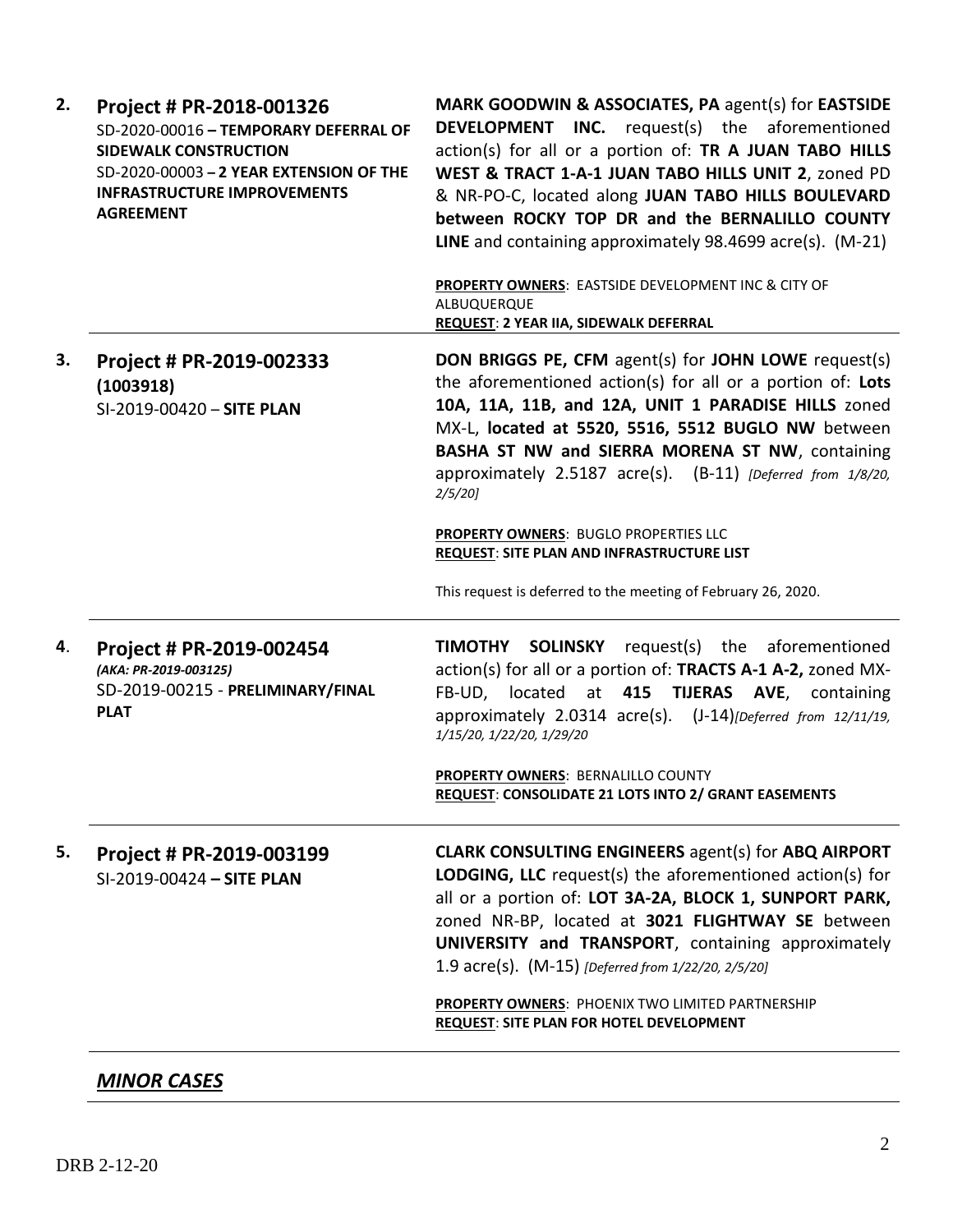| 6. | Project # PR-2019-002766<br>SD-2020-00041 - PRELIMINARY/FINAL<br><b>PLAT</b>                                      | ARCH + PLAN LAND USE CONSULTANTS agent(s) for FIRST<br>FINANCIAL CREDIT UNION request(s) the aforementioned<br>action(s) for all or a portion of: TR 1A-2-A-3 PLAT OF TRS<br>1A-2-A-1, 1A-2-A-2 & 1A-2-A-3, RENAISSANCE CENTER,<br>zoned MX-M, located at 4910 UNION WAY DR NE,<br>containing approximately 12.56 acre(s). (F-16)<br>PROPERTY OWNERS: FIRST FINANCIAL CREDIT UNION<br><b>REQUEST: LOT LINE ADJUSTMENT</b>                                                                |
|----|-------------------------------------------------------------------------------------------------------------------|------------------------------------------------------------------------------------------------------------------------------------------------------------------------------------------------------------------------------------------------------------------------------------------------------------------------------------------------------------------------------------------------------------------------------------------------------------------------------------------|
| 7. | Project # PR-2020-003357<br>SD-2020-00040 - PRELIMINARY/FINAL<br><b>PLAT</b>                                      | TIERRA WEST LLC agent(s) for ABQ OFFICE LLC request(s)<br>the aforementioned action(s) for all or a portion of: LOTS 6-<br>A-1, 6-A-2, 6-A-3 and 6-A-4, JEFFERSON COMMONS II,<br>zoned NR-BP, located at 5411 JEFFERSON BLVD NE<br>between SINGER BLVD NE and OFFICE BLVD NE, containing<br>approximately 17.0507 acre(s). (F-17)<br><b>PROPERTY OWNERS: 5421 JEFFERSON STREET HOLDINGS LLC C/O</b><br><b>CWCAPITAL ASSET MGMT LLC</b><br>REQUEST: MINOR SUBDIVISION FINAL PLAT APPROVAL |
| 8. | Project # PR-2019-002764<br>SD-2020-00037 - PRELIMINARY/FINAL<br><b>PLAT</b><br>VA-2020-00046 - SIDEWALK VARIANCE | JAG PLANNING AND ZONING, LLC agent(s) for COSME<br>JAQUEZ request(s) the aforementioned action(s) for all or a<br>portion of: LOT 5, BLOCK 8, ORIGINAL TOWNSITE OF<br>WESTLAND, zoned MX-M, located on CENTRAL AVE NW<br>between 90 <sup>TH</sup> ST NW and 94 <sup>TH</sup> ST NW, containing<br>approximately $1.1479$ acre(s). (K-9)<br>PROPERTY OWNERS: LOYA COSME JAQUEZ & JAQUEZ LETICIA A<br>REQUEST: CONSOLICATE 5 LOTS INTO 1 LOT                                               |
| 9. | Project # PR-2018-001284<br>SD-2020-00036 - AMENDMENT TO<br><b>INFRASTRUCTURE LIST</b>                            | RESPEC agent(s) for LEGACY HOSPITALITY, LLC request(s)<br>the aforementioned action(s) for all or a portion of: TRACT<br>A-2-A-1-A, PARK SQUARE, zoned MX-H, located on<br>AMERICA'S PARKWAY'S NE between INDIAN SCHOOL RD<br>NE and I-40, containing approximately 1.82 acre(s). (J-18)<br>PROPERTY OWNERS: NEW OMNI HOSPITALITY LLC C/O LEGACY<br><b>HOSPITALITY LLC</b><br>REQUEST: AMENDMENT TO EXISTING INFRASTRUCTURE LIST                                                         |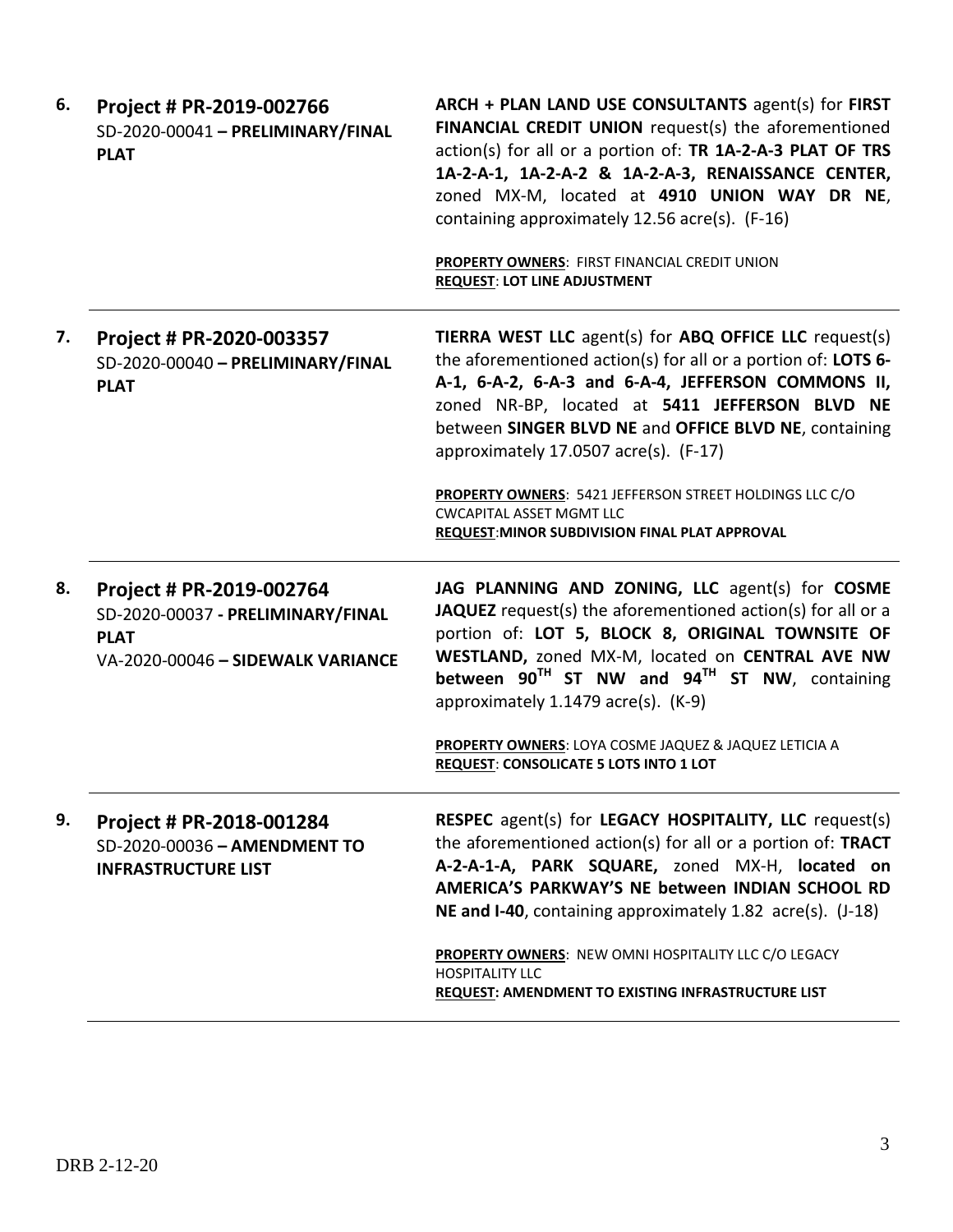| 10. | Project # PR-2019-001368<br>SD-209-00219 - PRELIMINARY/FINAL<br><b>PLAT</b>                                 | ALDRICH LAND SURVEYING agent(s) for B & L REAL ESTATE<br><b>HOLDINGS LLC</b> request(s) the aforementioned action(s) for<br>all or a portion of: TRACTS 7-A & 7-B, UNSER CROSSINGS,<br>zoned MX-M, located at 8020 CENTRAL AVE SW, containing<br>approximately 4.7196 acre(s). (K-10)[Deferred from 12/18/19,<br>$1/8/20$ ]                                                                                                                                                                                                                                                                                                                                                 |
|-----|-------------------------------------------------------------------------------------------------------------|-----------------------------------------------------------------------------------------------------------------------------------------------------------------------------------------------------------------------------------------------------------------------------------------------------------------------------------------------------------------------------------------------------------------------------------------------------------------------------------------------------------------------------------------------------------------------------------------------------------------------------------------------------------------------------|
|     |                                                                                                             | <b>PROPERTY OWNERS: B&amp;L LLC</b><br><b>REQUEST: DIVIDE 1 TRACT INTO 2 TRACTS</b>                                                                                                                                                                                                                                                                                                                                                                                                                                                                                                                                                                                         |
| 11. | Project # PR-2020-003250<br>SD-2020-00005 - PRELIMINARY/FINAL<br><b>PLAT</b>                                | TIERRA WEST LLC agent(s) for CHARTER SCHOOLS<br><b>SOLUTIONS</b> request(s) the aforementioned action(s) for all<br>or a portion of: PARCEL E-1-A LAND DIV PLAT PARCELS D-1-<br>A & E-1-A FORMERLY PARCEL D-1 & E-1 PANORAMA<br>HEIGHTS ADDN CONT 4.9998 AC M/L OR 217,791 SF M/L<br>LOT E1A, PANORAMA HEIGHTS ADDN, zoned MX-M,<br>located<br>13201 LOMAS<br><b>BLVD</b><br>NE,<br>at<br>containing<br>approximately 4.996 acre(s). (K-22)[Deferred from 1/22/20]<br><b>PROPERTY OWNERS: CHARTER SCHOOLS SOLUTIONS</b><br>REQUEST: PRELIMINARY/FINAL PLAT                                                                                                                  |
| 12. | Project # PR-2019-002766<br>(AKA PR-2020-003270)<br>SD-2020-00020 - AMENDMENT TO<br><b>PRELIMINARY PLAT</b> | MATT ARCHULETA W/DEKKER, PERICH, SABATINI agent(s)<br>for FIRST FINANCIAL CREDIT UNION/RON MOOREHEAD<br>request(s) the aforementioned action(s) for all or a portion<br>of: TR 1A-2-A-3 PLAT OF TRS 1A-2-A-1, 1A-2-A-2 & 1A-2-A-<br>3 RENAISSANCE CENTER CONT 3.0001 AC LOT 1A2A3& TR<br>1A-2A-@ PLAT OF TRS 1A-2-A-1, 1A-2-A-2 & 1A-2-A-3<br>RENAISSANCE CENTER, zoned MX-M located on UNION<br>WAY DR NE between MISSION AVE NE and MONTANO RD<br>NE containing approximately 5.0 acre(s). (F-16) [Deferred from<br>1/22/20, 2/5/20]<br>PROPERTY OWNERS: FIRST FINANCIAL CREDIT UNION, KEN WILLIAMS<br><b>ENTERPRISES INC</b><br><b>REQUEST: PROPERTY LINE ADJUSTMENT</b> |